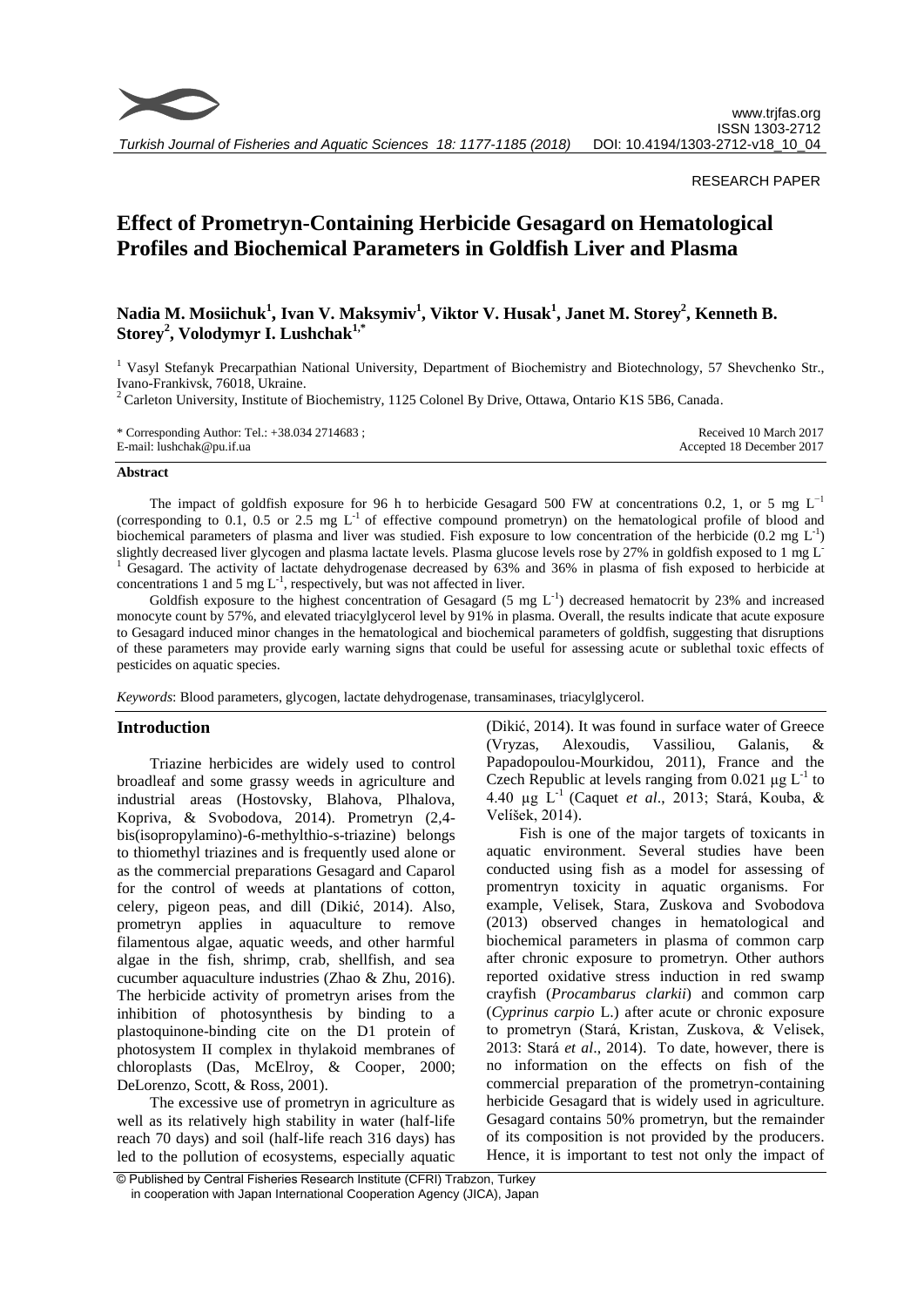the pure active ingredient of this industrial pesticide, but also the effects of the commercially used preparations. For example, the herbicide Roundup produced by Monsanto is used as isopropylamine salt of the active component glyphosate [N- (phosphonomethyl) glycine] and also contains a surfactant (polyethoxylated tallow amine) which enhances the effectiveness of glyphosate. Importantly, deleterious effects of the surfactant on non-target organisms may exceed those of the active ingredient (Lushchak, Kubrak, Storey, Storey, & Lushchak, 2009). Previously, we studied the effects of Gesagard on free radical processes in goldfish tissues (Mosiichuk *et al*., 2015). Therefore, the present work was designed to investigate the impact of 96 h acute exposure to the prometryn-containing herbicide Gesagard on blood and liver parameters of goldfish. Hematological parameters together with investigation of leukocyte profile and some biochemical indices in fish blood can be valuable tools for nonlethal diagnostics of fish intoxication. Furthermore, the evaluation of hematological and biochemical characteristics in fish blood has become an important means of understanding the mechanisms of herbicide toxicity.

# **Materials and Methods**

# **Reagents**

Phenylmethylsulfonyl fluoride (PMSF), βnicotinamide adenine dinucleotide (NAD), βnicotinamide adenine dinucleotide reduced (NADH), ethylenediamine-tetraacetic acid (EDTA),  $KH_2PO_4$ , NaCl, lactic acid, pyruvic acid, lactate dehydrogenase from bovine heart were purchased from Sigma– Aldrich Corporation (USA). Detection kits for estimation of triacylglycerol (Liquick Cor-TG) and glucose (Liquick Cor-GLUCOSE) levels were purchased from PZ CORMAY (Poland). Detection kits for estimation of activities of alanine aminotransferase and aspartate aminotransferase were received from "Phyllis-Diagnosis" (Ukraine). Gesagard 500 FW was purchased from [Syngenta AG](http://www.bayercropscience.com/)  [\(Switzerland\)](http://www.bayercropscience.com/). All other reagents were of analytical grade.

# **Animals and Experimental Conditions**

Specimens of goldfish (*Carassius auratus* L.) weighing 80-100 g were obtained commercially from a local fish farm (Halych district, Ivano-Frankivsk region, Ukraine) in September 2013. Fish were acclimated in the laboratory for four weeks in a 1000 L tank under natural photoperiod in aerated and dechlorinated tap water at 19.0-20.0°C, pH 6.9-7.1, 8.1-8.6 mg  $L^{-1}$  O<sub>2</sub> and hardness (determined as  $Ca^{2+}$ concentration) 38-40 mg  $L^{-1}$ . Fish were fed with commercial pellets of CarpCo Excellent for Cyprinids (Koi Grower, The Netherlands)*,* containing 36% protein, 7% fat, 3.6% cellulose, 8.7% ash, 1%

phosphorus and vitamins C, A,  $D_3$  and E. Fish were fed during the acclimation period (four weeks), but were fasted for 1 day prior to and during experimentation.

Experiments were carried out in 120 L glass aquaria (containing 100 L of water), in a static mode with or without the addition of the commercial herbicide Gesagard 500 FW [\(Syngenta](http://www.bayercropscience.com/)  [AG,Switzerland\)](http://www.bayercropscience.com/) which contains prometryn [6 methylsulfanyl-2-N, 4-N-di(propan-2-yl)-1,3,5 triazine-2,4-diamine] at a concentration of 500 g  $L^{-1}$ . Groups of seven fish were placed in aquaria with different nominal concentrations of Gesagard: 0.2, 1 and 5 mg  $L^{-1}$ , which corresponds to 0.1, 0.5 and 2.5 mg  $L^{-1}$  of prometryn, respectively. Gesagard concentrations used in this work were selected based on  $LC_{50}$ <sup>96</sup> value (half-lethal concentration after 96 h exposure) for goldfish determined to be 4 mg  $L^{-1}$ (Erickson & Turner, 2002). Animals were exposed to these conditions for 96 h (no mortality occurred during exposures). Fish in the control group were maintained in the same manner, but Gesagard was omitted. Aquarium water was continuously aerated with air pumps and was not changed over the 96 h course to avoid stressing the animals. Levels of dissolved oxygen, temperature and pH were monitored every 24 h. The experiments were carried out in two independent experimental replicates with a total number of at least five biological replicates for every measured parameter.

After fish exposure, blood was quickly taken from caudal vessels using a syringe rinsed with 50 mM Na2EDTA as an anticoagulant. Blood samples were centrifuged for 15 min at 3,000 g and 4°C. Plasma was collected and used for biochemical analyses. Fish were then quickly sacrificed by transspinal transsection without anesthesia and livers were dissected, rinsed in ice-cold 0.9% NaCl, dried by blotting on filter paper, frozen, and stored in liquid nitrogen until use.

All experiments were conducted in a strict accordance with the Ethics Committee of Precarpathian National University.

# **Evaluation of Hematological Parameters and Leukocyte Formula in Blood**

Total hemoglobin concentration was determined after erythrocyte hemolysis in Drabkin's solution using a commercial kit (Genesis Co, Ltd., Ukraine) following the manufacture instructions.

Hematocrit was determined following the procedure of Ptashynski, Pedlar, Evans, Baron and Klaverkamp (2002). Immediately after blood sampling, small amounts of whole blood were transferred to microcapillary tubes, which were then carefully sealed on both ends and centrifuged (2000 g, 20 min, 4°C) using an OPN-8 centrifuge (USSR). Hematocrit values were calculated as the percentage of red blood cell pellet in the total blood column.

For microscopic examination of leukocyte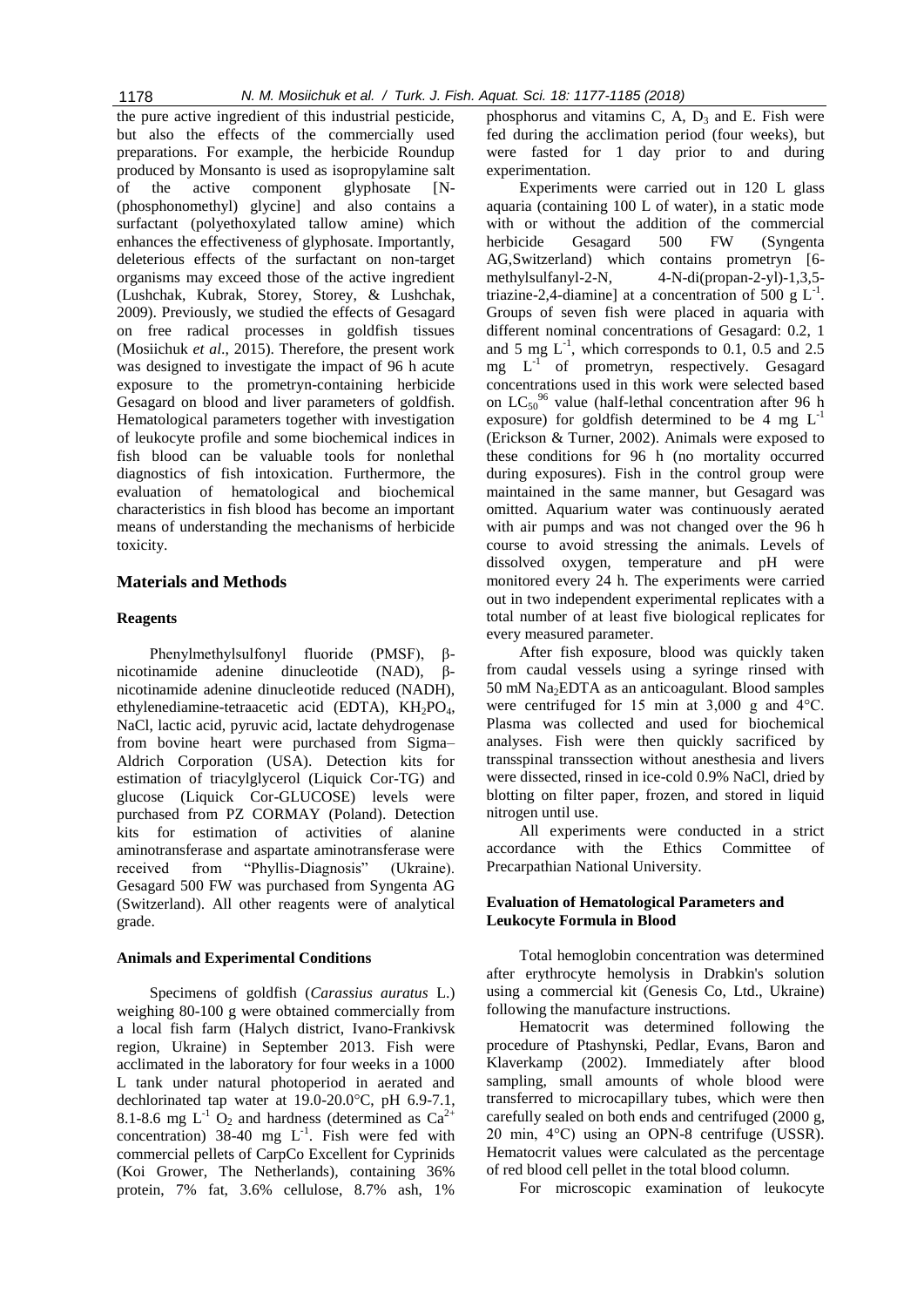content, small drops of whole blood were directly smeared on slides (n=2 per fish) and air-dried. Smears were fixed and stained with azure-eosine water solution as described previously (Vasylkiv, Kubrak, Storey, & Lushchak, 2010). Cytological analysis was conducted by scoring at a 1600 x magnification using a Leitz microscope (Leitz Wetzbar GmbH, Germany). Different types of leukocytes were identified according to the Fish Blood Cell Atlas (Ivanova, 1983). A total of 200 leukocyte cells were counted per smear and assigned to different leucocyte categories. Data are shown as the percentage of different leucocytes per 200 cells counted.

# **Determination of Metabolic Stress Indices in Liver and Plasma**

For measurement of glucose and glycogen concentrations aliquots of frozen liver samples were homogenized 1:10 (w:v) with 50 mM potassium phosphate buffer containing  $0.09\%$  NaN<sub>3</sub>. Fresh prepared plasma was mixed 2:1 (v:v) with 50 mM potassium phosphate buffer containing 0.09% NaN3. Then samples were incubated in a water bath (70°C) for 5 min in tightly covered centrifuge tubes, followed by chilling on ice. After centrifugation (16,100 g, 15 min, 21°C) of samples the thermally denatured proteins were removed and supernatants used for determination of glucose concentration by the Liquick Cor-GLUCOSE commercial kit (Cormay, Poland) with spectrophotometric detection at 540 nm. Glucose concentrations in samples (mg  $L^{-1}$  or mg gwm<sup>-1</sup> for plasma or liver, respectively) were estimated using a linear regression of data from a standard curve. For determination of glycogen concentration the samples were first incubated with 0.5 U amyloglucosidase and then glucose concentration was assayed in the same manner. Glycogen concentration in the samples was expressed in milligrams of glucose equivalents per gram wet mass of tissue (mg gwm $^{-1}$ ).

Protein concentration was measured by the Coomassie brilliant blue G250 method (Bradford, 1976) using bovine serum albumin as a standard. Data are expressed as milligrams of total protein per milliliter of blood or liver homogenate (mg  $mL^{-1}$  or  $mg gwm^{-1}$ ).

For measurement of triacylglycerol content aliquots of liver samples were homogenized (1:10, w:v) with phosphate-buffered saline (PBS) containing 0.05% Triton X100. Fresh prepared plasma was mixed 1:1 (v:v) with the same medium. Samples were incubated for 15 min in a boiling water bath. Thereafter, homogenates were cooled and centrifuged 7 min at 5,000 g and 21°C. The resulting supernatants were used for determination of triacylglycerol (TAG) content using commercial kit Liquick Cor-TG (Cormay, Poland) according to the manufacturer's protocol. Data are expressed as microgram triacylglycerol (TAG) per milliliter of plasma (mg  $mL^{-1}$ ) or per gram wet mass of tissue (mg gwm<sup>-1</sup>) for liver.

The concentration of lactate was measured via oxidation of lactate to pyruvate by L-lactate dehydrogenase (LDH) (Cuddihee & Fonda, 1982). The amount of NADH formed was measured spectrophotometrically at 340 nm. For quantitative conversion of lactate to pyruvate, the medium was supplied with hydrazine, which reacts with pyruvate to produce a pyruvate hydrazone. Samples of tissue were homogenized 1:10 w:v (for liver) or mixed 1:1 v:v (for plasma) with ice 0.5 M perchloric acid (PCA) and then centrifuged (15 min, 16,100 g, 4°C). Supernatants were neutralized with 2 M KOH. The reaction mixture contained 0.5 M glycine-hydrazine buffer (pH 9.0), 2 U/mL LDH, 2 mM NAD and 50 μl of preparation. Lactate concentration in samples (μmol) was calculated using a linear regression of data from a standard curve made with 10-240 μM lactate. The concentration of lactate was expressed as micromoles of lactate per milliliter of plasma (μmol  $mL^{-1}$ ) or per gram wet mass of tissue ( $\mu$ mol gwm<sup>-1</sup>) for liver.

# **Activities of Enzymes**

The activities of alanine aminotransferase (ALT) and aspartate aminotransferase (AST) were measured according to the method of Reitman and Frankel (1957) using commercial kits (Phyllis-Diagnosis, Ukraine) following the manufacturer's guidelines. The activities of these enzymes were expressed as international units (U) per milligram soluble protein.

The activity of lactate dehydrogenase (LDH) was assayed spectrophotometrically using a Specol 211 spectrophotometer (Germany) by monitoring the change in NADH absorbance at 340 nm (Lushchak, Bagnyukova, Storey, & Storey, 2001). One unit of enzyme activity is defined as the amount of enzyme consuming 1 µmol of substrate per minute. The activity is expressed as international units per milligram soluble protein.

# **Statistical Analysis**

Statistical analysis was performed by Mynova software (version 1.3) using ANOVA followed by the Dunnett's test to compare multiple experimental treatments to the single control value. Prior to statistical analysis, all data were tested for normality of distribution using the Shapiro-Wilk test. All data were normally distributed. Data are presented as means  $\pm$  S.E.M. The probability value of P<0.05 was considered to be statistically significant.

# **Results and Discussion**

# **Hematological Parameters and Leucocyte Count in Gesagard Exposed Fish**

Change in haematological variables are frequently evaluated in clinical diagnoses of fish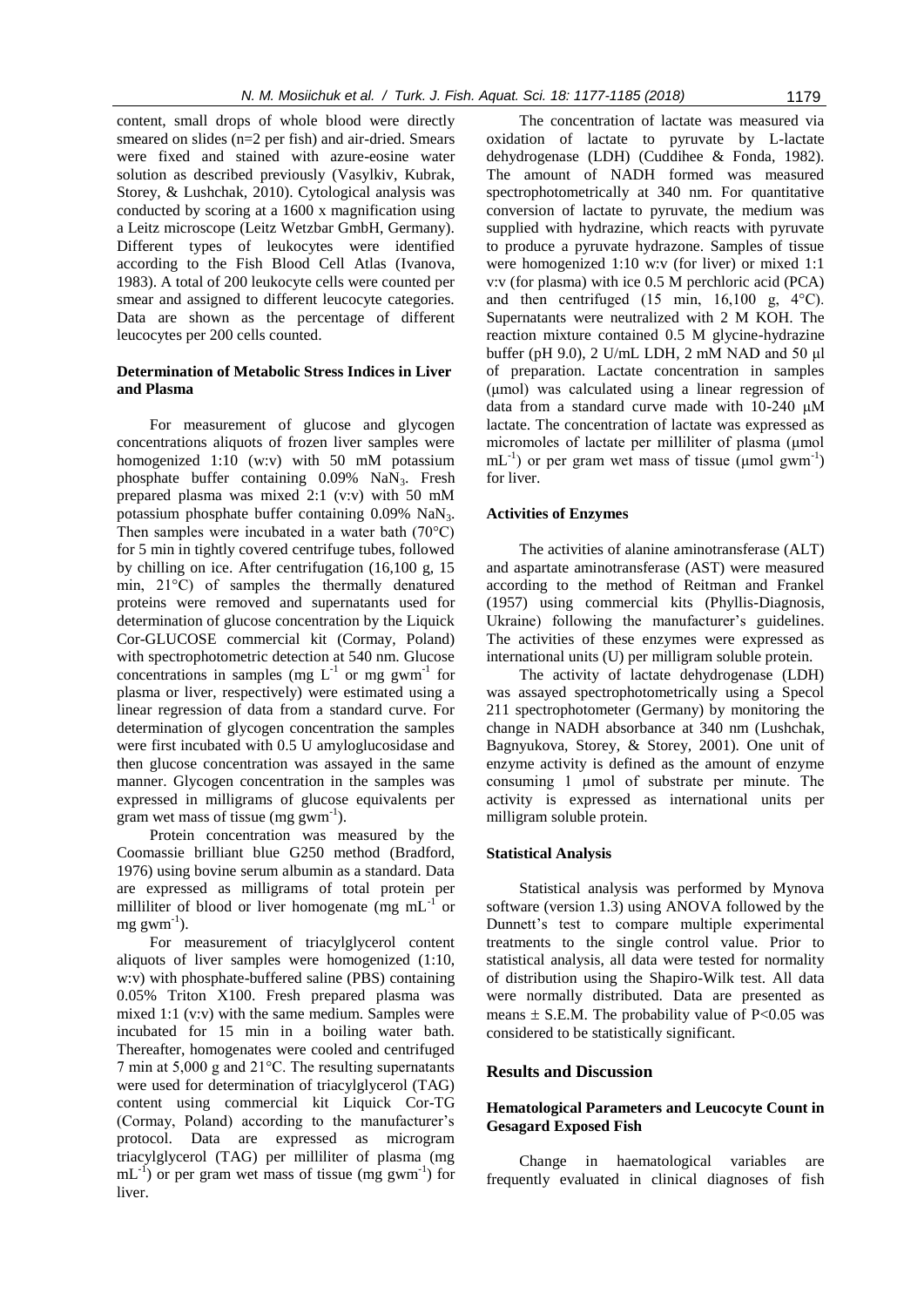physiology to determine the effects of external stressors (Fazio *et al*., 2014). In our experiments, no significant changes in total hemoglobin levels were observed in goldfish exposed to Gesagard at any of the three concentrations used (Table 1). Similarly, other authors found no changes of total hemoglobin levels in common carp after chronic exposure to simazine or terbutryn (Oropesa, Garcia-Cambero, Gymez, Roncero, & Soler, 2009; Velisek, Stará, Kolarova, & Svobodova, 2011; Velisek, Stara, Machova, & Svobodova, 2012). Short-term exposure to the triazine herbicide Sencor also had no effect on the total hemoglobin levels in goldfish (Husak *et al*., 2014). Short term exposure to commercially formulated insecticide Cyperdicot had no effect on hemoglobin levels in African catfish (Odo *et al*., 2017). In contrast, chronic (60 days) exposure of common carp to prometryn at concentrations of 8 and 80 µg L-1 enhanced hemoglobin levels (Velisek *et al*., 2013).

The hematocrit measures the volume percentage of packed red blood cells in a volume of blood. In our experiments, hematocrit was lower by 23% in fish exposed to the highest concentration of Gesagard (5  $mg L^{-1}$ ) as compared to the control group, whereas at rest concentrations it did not influence the parameter (Table 1). A decrease in the number or size of red blood cells reduces the amount of space that they occupy which can result in a lower hematocrit (Banaee, Mirvagefei, Rafei, & Amiri, 2008). Also, a reduced hematocrit value could suggest either a disruption of hemopoietic processes, or enhanced elimination of erythrocytes from the blood stream (Ural, 2013). Significant decreases in the hematocrit have been reported in common carp exposed to 45 µg L -1 simazine for 90 days (Oropesa *et al*., 2009). However, neither simazine at concentrations of 0.06-4  $\mu$ g L<sup>-1</sup>, nor terbutryn at concentrations 0.02-2  $\mu$ g L<sup>-1</sup> changed hematocrit in common carp after a 90 day treatment (Velisek *et al*., 2011; 2012). In contrast, goldfish exposure to the metribuzin-containing herbicide Sencor resulted in enhanced hematocrit (Husak *et al*., 2014).

Leucocytes are critical elements of immune

system and changes in their counts after exposure to pesticides indicate disturbances in the system. This may result in non-adequate responses to environmental challenges. There are five main types of white blood cells (lymphocytes, monocytes, neutrophiles, eosinophiles and basophiles), each of which play different roles in response to the presence of foreign organisms in the body (Banaee *et al*., 2008; Saravanan, Prabhu Kumar, & Ramesh, 2011). In this study, we found only one significant change in the relative amount of a single leukocyte type (monocytes) in goldfish exposed to Gesagard: relative counts of monocytes were enhanced by 57% in fish exposed to 5 mg  $L^{-1}$  Gesagard (Table 1). In the previous study, we found increased relative counts of stab neutrophils and monocytes in fish exposed to Sencor (Maksymiv *et al*., 2015). Similarly, other authors reported increased counts of monocytes, and stab and segmented neutrophils in common carp after chronic exposure to atrazine, as well as acute poisoning with metribuzin (Svobodova & Pecena, 1988; Velisek, Svobodova, Piackova, & Sudova, 2009). Odo *et al*. (2017) reported increased monocytes count in African catfish exposed to insecticide Cyperdicot. Overall, the change in monocyte count in goldfish indicates the potential development of inflammation resulting from fish exposure to the prometryn-containing herbicide Gesagard at its highest concentration used in this study  $(5 \text{ mg L}^{-1})$ .

Blood of fish has been shown to be sensitive to pesticide-induced stress and, hence, evaluation of hematological characteristics is an important way to understand normal and pathological processes and toxin impacts (Fazio *et al*.*,* 2014). Chronic oral exposure of mice to prometryn was found to disrupt operation of the immune system, markedly affecting lymph nodes and thymus, as well as altering blood biochemical parameters (Dikić *et al*., 2009a;b). Other methylthio-s-triazines, such as terbutryn and simetryn, disturbed blood parameters in common carp under chronic exposure (Oropesa *et al*., 2009; Velisek *et al*., 2011; 2012).

**Table 1.** The levels of total hemoglobin, hematocrit value and relative content of different leukocytes in blood of goldfish, exposed to control conditions or 0.2, 1 or 5 mg  $L^{-1}$  of Gezagard for 96 h

| Parameter                                |                           | Fish group      |                                        |                        |                  |  |
|------------------------------------------|---------------------------|-----------------|----------------------------------------|------------------------|------------------|--|
|                                          |                           | Control         | $0.2 \,\mathrm{mg} \, \mathrm{L}^{-1}$ | $1 \text{ mg } L^{-1}$ | 5 mg $L^{-1}$    |  |
| Hematological Total hemoglobin $(g L-1)$ |                           | $89.2 \pm 4.6$  | $82.0 \pm 4.9$                         | $79.2 \pm 6.3$         | $81.1 \pm 7.2$   |  |
| parameter                                | Hematocrit (%)            | $37.7 \pm 1.1$  | $33.2 \pm 1.8$                         | $32.6 \pm 2.1$         | $29.0 \pm 1.8^*$ |  |
| Leukocytes                               | Lymphocytes $(\%)$        | $62.9 \pm 9.2$  | $66.0 \pm 1.2$                         | $64.8 \pm 2.3$         | $60.1 \pm 1.9$   |  |
| type                                     | Stab neutrophils (%)      | $12.7 \pm 2.1$  | $12.7 \pm 0.9$                         | $11.3 \pm 1.2$         | $13.2 \pm 1.5$   |  |
|                                          | Segmented neutrophils (%) |                 |                                        |                        |                  |  |
|                                          |                           | $5.83 \pm 1.52$ | $5.78 \pm 1.48$                        | $8.01 \pm 2.15$        | $8.24 \pm 1.58$  |  |
|                                          | Monocytes $(\% )$         | $9.30 \pm 1.83$ | $9.85 \pm 1.54$                        | $10.2 \pm 0.6$         | $14.6 \pm 1.5*$  |  |
|                                          | Metamyelocytes (%)        | $3.50\pm0.53$   | $2.35 \pm 0.48$                        | $1.91 \pm 0.37$        | $2.83 \pm 0.54$  |  |
|                                          | Myelocytes $(\% )$        | $3.00\pm0.64$   | $2.70 \pm 0.23$                        | $3.24 \pm 0.70$        | $2.33 \pm 0.37$  |  |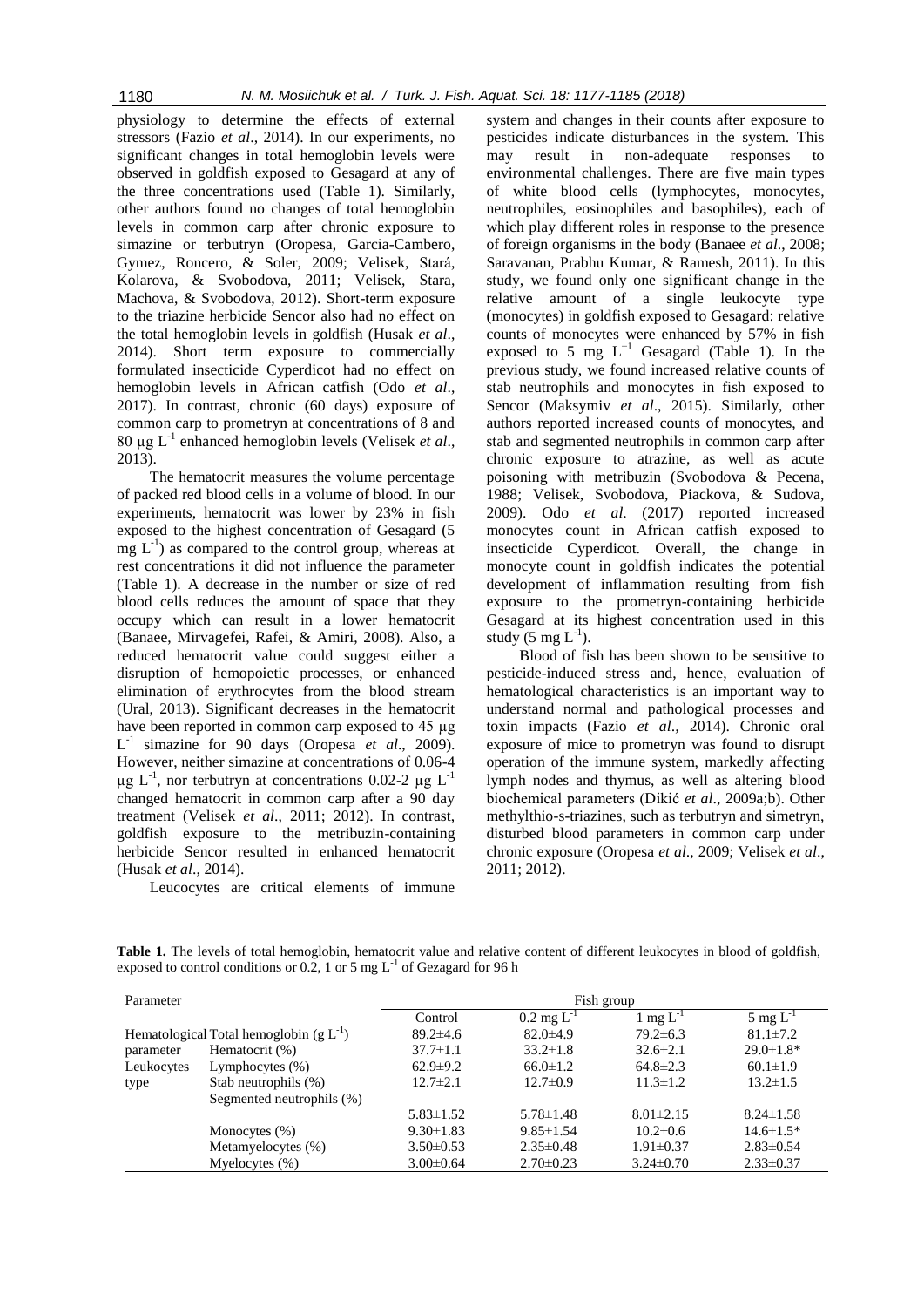#### **Plasma Metabolite Levels**

Carbohydrates serve as energy source for most cellular processes including responses to environmental challenges (Martinez-Porchas, Martinez-Cordova, & Ramos-Enriquez, 2009). In our experiments, the concentration of glucose in the plasma of control fish was  $2.42 \pm 0.05$  mg mL<sup>-1</sup> which was enhanced by 27% only in the fish exposed to Gesagard at concentration 1 mg  $L^{-1}$  of Gesagard (Figure 1). Elevation of blood glucose levels is widely used as a secondary marker of a stress response (Fırat *et al*., 2011). It has been reported that the increased blood glucose is usually observed in fish under undesirable conditions and it helps the animal by providing energy substrates to vital organs to cope with the increased energy demand (Banaee, Sureda, Mirvaghefi, & Ahmadi, 2011). Velisek and colleagues (2011) also reported an increase in glucose levels in plasma of common carp after long-term exposure to terbutryn, as a response to metabolic stress. Similar effects were observed in common carp (Velisek *et al*., 2009) and goldfish (Maksymiv *et al*., 2015) after acute poisoning with the herbicide Sencor. However, chronic exposure to prometryn and simazine did not influence plasma glucose levels in common carp

#### (Velisek *et al*., 2012; 2013).

Triacylglycerols (TAG) are the main lipid depot and important energy source in fish. In this experiment, the concentration of TAG in plasma of control goldfish was  $0.41 \pm 0.05$  µg mL<sup>-1</sup> and it was increased by 91% only in fish treated with the highest  $5$  mg  $L^{-1}$  level of herbicide (Figure 2). Higher TAG levels in plasma may suggest goldfish acclimation to the stress conditions and provide a compensatory response of lipids to maintain energy balance. Previously, we did not observe changes of TAG content in plasma of goldfish after short-term exposure to the triazine herbicide Sencor (Maksymiv *et al*., 2015). Similarly, plasma TAG levels were unchanged in common carp exposed to simazine (Velisek *et al*., 2012). Velisek and colleagues (2009) reported diminished TAG levels in plasma of common carp after acute treatment with Sencor (Velisek *et al*., 2009).

Blood plasma contains a complex mixture of various proteins. Determination of total protein, albumin, and globulin in plasma is used to monitor the course of immune disorders, liver dysfunction and impaired kidney activity (Banaee *et al.* 2011; Chen *et al*., 2013). In our experiments, no significant change in plasma total protein concentrations was observed in



**control 0.2 mg L-1 Gesagard 1 mg L-1 Gesagard 5 mg L-1 Gesagard**

**Figure 1.** Glucose concentration in plasma of goldfish exposed to control conditions or 0.2, 1 or 5 mg  $L^{-1}$  of Gesagard for 96 h. Data are presented as means  $\pm$  S.E.M,  $n = 5-7$ . \*Significantly different from the control group with P<0.05.



**control 0.2 mg L-1 Gesagard 1 mg L-1 Gesagard 5 mg L-1 Gesagard**

**Figure 2.** Triacylglyceride concentration (TAG) in plasma of goldfish exposed to control conditions or 0.2, 1 or 5 mg L<sup>-1</sup> of Gesagard for 96 h. Data are presented as means  $\pm$  S.E.M,  $n = 5-7$ . \*Significantly different from the control group with P<0.05.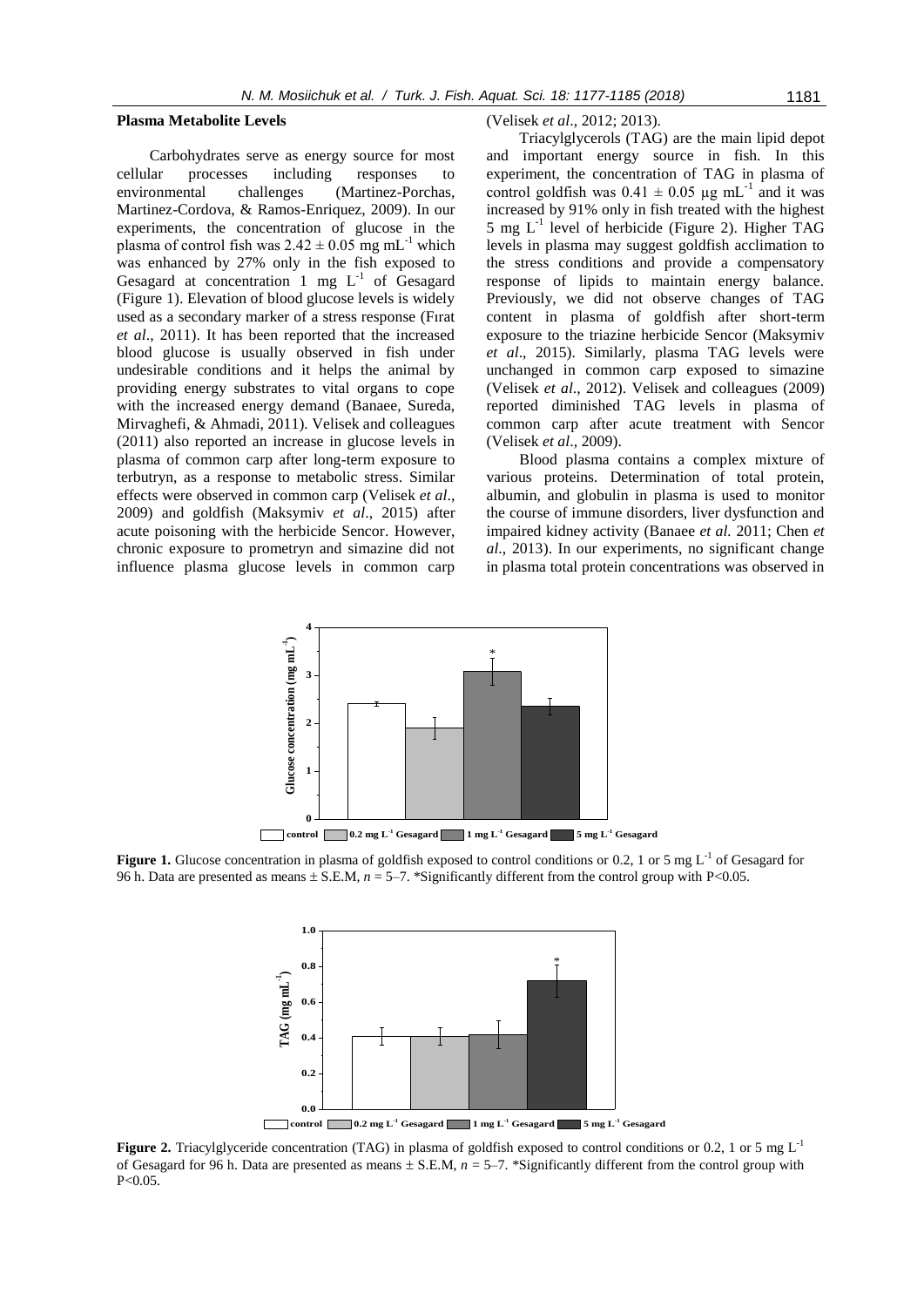goldfish exposed to Gesagard (Table 2).

Plasma lactate concentrations represent a balance between lactate production and catabolism. Many experimental and clinical studies have shown that blood lactate levels may increase at tissue hypoxia (Bakker & de Lima, 2004; Phypers & Pierce, 2006). However, we found decreased by 22% plasma lactate level in fish exposed to Gesagard at concentration 0.2 mg  $L^{-1}$ , whereas at higher concentrations the herbicide had no effect on the lactate level (Table 2). The significant drop in the plasma lactate concentration could indicate a decrease in the glycolytic process due to the lower metabolic rate in fish exposed to Gesagard. Similarly, the triazine herbicide metribuzin decreased lactate concentration in blood plasma of common carp after acute exposure (Velisek *et al*., 2009). On the contrary, lactate concentration was increased in plasma of common carp exposed to terbutryn or prometryn for a long time (Velisek *et al*., 2011; 2013). Also, these authors did not find changes in plasma lactate level of common carp after chronic exposure to simazine (Velisek *et al*., 2012).

#### **Enzyme Activity in Plasma**

The activities of several enzymes in blood plasma have been considered as relevant stress indicators. Alanine aminotransferase (ALT) and aspartate aminotransferase (AST) activities are commonly used in the diagnosis of fish diseases as well as in the detection of specific tissue damage caused by environmental pollution (Chen *et al*., 2013; Fırat *et al*.*,* 2011; Kumar *et al*., 2016). ALT is located mainly in the cytoplasm of hepatocytes, whereas AST exists in liver cell cytoplasm and mitochondria. Under normal conditions, the activities of ALT and AST in plasma are low. However, when liver cells are

damaged, ALT and AST are released into the bloodstream. The release of ALT into the blood results from a loss of integrity of hepatocyte membranes, whereas elevated plasma AST activities indicates also mitochondrial disruption (Chen *et al*., 2013; Fırat *et al*., 2011; Loteste, Scagnetti, Simoniello, Campana, & Parma, 2013). In our experiments, no statistically significant differences in plasma ALT and AST activities were found in any of the Gesagard-treated fish (Table 2). In contrast to our results, Velisek and colleagues (2013) observed enhanced AST activity and diminished ALT activity in plasma of common carp exposed to prometryn for 30 and 60 days. Chronic exposure of common carp to simazine caused a significant decrease of ALT activity, whereas no change in AST activity in plasma was determined (Velisek *et al*., 2012). The triazine herbicide terbutryn increased AST activity, but had no effect on ALT activity in plasma of common carp after long term treatment (Velisek *et al*., 2011).

Lactate dehydrogenase is an enzyme involved in carbohydrate metabolism and has been used as indicative criteria of exposure to chemical stress and to diagnose cell, tissue and organ damage (Kumar *et al.*, 2016). The activity of LDH was  $7.64 \pm 0.93$  mU mg protein-1 in plasma of control goldfish, and it decreased by 63% and 36% in fish exposed to 0.2 and 5 mg  $L^{-1}$  Gesagard, respectively (Figure 3). The decreased plasma LDH activity could indicate a decrease in the glycolytic process resulted from herbicide toxicity. Similarly, acute exposure of common carp to the triazine herbicide metribuzin decreased LDH activity in plasma (Velisek *et al*., 2009). Previously, Velisek *et al*. (2013) reported no changes of plasma LDH activity in common carp after treatment with prometryn for 30 or 60 days. Long term exposure of common carp to simazine did not affect plasma LDH activity and lactate concentration,

**Table 2.** Biochemical parameters in plasma and liver of goldfish, exposed to control conditions or 0.2, 1 and 5 mg  $L<sup>-1</sup>$  of Gesagard for 96 h. Parameters abbreviated are: triacylglycerol (TAG) concentration and the activities of lactate dehydrogenase (LDH), alanine aminotransferase (ALT) and aspartate aminotransferase (AST)

| Parameters                                            | Fish group      |                          |                        |                                  |
|-------------------------------------------------------|-----------------|--------------------------|------------------------|----------------------------------|
|                                                       | Control         | $0.2 \text{ mg } L^{-1}$ | $1 \text{ mg } L^{-1}$ | $\frac{5 \text{ mg } L^{-1}}{2}$ |
| Plasma:                                               |                 |                          |                        |                                  |
| Total protein (mg $mL^{-1}$ )                         | $20.2 \pm 2.2$  | $18.4 \pm 2.0$           | $22.0 \pm 3.2$         | $17.9 \pm 2.0$                   |
| Lactate concentration ( $\mu$ mol mL <sup>-1</sup> )  | $2.47 \pm 0.20$ | $1.94 \pm 0.17*$         | $2.84 \pm 0.30$        | $2.71 \pm 0.21$                  |
| ALT activity (U mg protein $^{-1}$ )                  | $0.80 \pm 0.11$ | $0.77 \pm 0.12$          | $0.66 \pm 0.08$        | $0.73 \pm 0.08$                  |
| AST activity (U mg protein $^{-1}$ )                  | $4.39 \pm 0.52$ | $4.22 \pm 0.47$          | $3.44 \pm 0.44$        | $3.97 \pm 0.26$                  |
| Liver:                                                |                 |                          |                        |                                  |
| Total protein $(mg gwm^{-1})$                         | $27.5 \pm 0.9$  | $27.5 \pm 0.9$           | $29.9 \pm 0.7$         | $29.8 \pm 1.9$                   |
| Glucose concentration $(mg gwm-1)$                    | $8.04 \pm 1.13$ | $6.67 \pm 1.24$          | $7.52 \pm 1.14$        | $9.94 \pm 1.08$                  |
| Glycogen concentration (mg gwm <sup>-1</sup> )        | $160 \pm 7$     | $131 \pm 8*$             | $170 \pm 8$            | $154 \pm 10$                     |
| TAG concentration $(mg gwm-1)$                        | $2.78 \pm 0.30$ | $2.75 \pm 0.44$          | $3.22 \pm 0.45$        | $3.35 \pm 0.38$                  |
| Lactate concentration ( $\mu$ mol gwm <sup>-1</sup> ) | $9.73 \pm 0.95$ | $9.10 \pm 1.50$          | $9.06 \pm 1.35$        | $7.65 \pm 0.86$                  |
| LDH activity (U mg protein $^{-1}$ )                  | $7.31 \pm 0.49$ | $7.95 \pm 0.49$          | $7.35 \pm 0.34$        | $7.77 \pm 0.34$                  |
| ALT activity (U mg protein <sup>-1</sup> )            | $89.5 \pm 3.5$  | $90.0 \pm 2.7$           | $85.8 \pm 3.3$         | $89.8 \pm 4.0$                   |
| AST activity (U mg protein $^{-1}$ )                  | $103 \pm 10$    | $96.5 \pm 6.8$           | $96.5 \pm 7.5$         | $106 \pm 10$                     |

Data are presented as means  $\pm$  S.E.M,  $n = 5-7$ . \*Significantly different from the control group with P<0.05 according ANOVA followed by Dunnett's test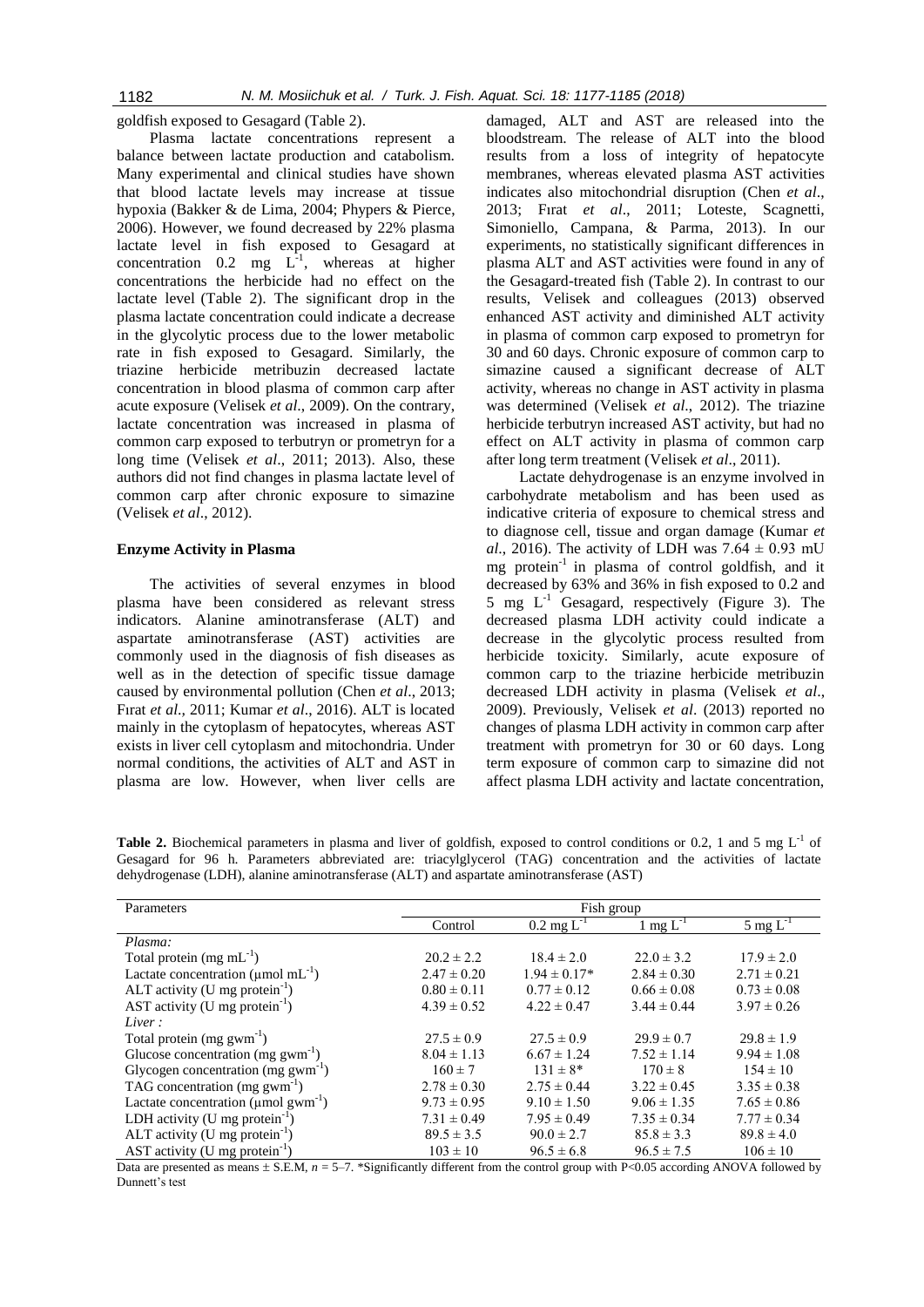whereas under the same conditions terbutryn enhanced these parameters (Velisek *et al*., 2011; 2012).

#### **Liver Metabolic Parameters**

Liver is regarded as a major site of storage, biotransformation, and excretion of pesticides. The liver has dual blood sources from the hepatic vein and hepatic artery. The hepatic vein supplies blood from the gastrointestinal tract. Through first pass elimination, the liver processes xenobiotics absorbed from dietary sources. The liver also receives blood flow from the hepatic artery, which allows for biotransformation of xenobiotics systemically available in the bloodstream (Parkinson & Ogilvie, 2007). Therefore, biochemical parameters of plasma are tightly related with liver functional status. However, in our experiments virtually none of the altered plasma parameters was changed in liver of goldfish: Gesagard exposure had no effect on total protein, glucose, triacylglycerol and lactate levels in liver and only in the liver of fish exposed to Gesagard at concentration  $0.2 \text{ mg } L^{-1}$  glycogen level was 18% lower than that in the control group (Table 2). Glycogen, the main reserve carbohydrate and fuel source in animals, is known to be depleted rapidly when organisms are under stress due to direct utilization for energy production (Oruç & Üner, 1999; Suneetha, 2012). Previously, we did not observe significant changes of TAG content in liver of goldfish after short-term exposure to the triazine herbicide Sencor (Maksymiv *et al*., 2015). Also we did not find significant changes in AST, ALT and LDH activities in liver of goldfish exposed to any of the Gesagard concentrations used (Table 2).

The results of the present study indicate that

acute exposure to Gesagard at concentrations 0.2, 1, or 5 mg  $L^{-1}$  induced only minor changes in the hematological, morphological and biochemical parameters of goldfish, *C. auratus*. Treatment of fish with Gesagard at high concentrations, the pesticide reduces hematocrit, induces inflammation and impairs metabolic rate. These changes perturb energetic status and enhance the need for energy which is met by an increase in blood levels of TAGs, the most efficient energy source. At lower concentrations Gesagard slows glycolytic processes via decreasing lactate level and LDH activity. But fish organism compensates it via enhanced level of glucose and utilization of glycogen for energy production. Alterations of these parameters may provide an early warning signal for the determination of acute and sublethal toxic levels of pesticides and their impact on fish. The findings of the present study also provide a better understanding of the toxicological endpoints of Gesagard that can be used to ascertain a safer level of this pesticide in the aquatic environment in order to protect its habitants.

# **Acknowledgments**

The research received partial support from a discovery grant from the Natural Sciences and Engineering Research Council of Canada (6793) to KBS.

# **References**

- Bakker, J., & de Lima, A.P. (2004). Increased blood lacate levels: an important warning signal in surgical practice. *Critical care*, *8*(2), 96-98. http://dx.doi.org/ 10.1186/cc2841.
- Banaee, M., Mirvagefei, A.R., Rafei, G.R., & Amiri B.M. (2008). Effect of sub-lethal diazinon concentrations



**Figure 3.** Lactate dehydrogenase (LDH) activity in plasma of goldfish exposed to control conditions or 0.2, 1 or 5 mg L<sup>-1</sup> of Gesagard for 96 h. Data are presented as means  $\pm$  S.E.M,  $n = 5-7$ . \*Significantly different from the control group with P<0.05.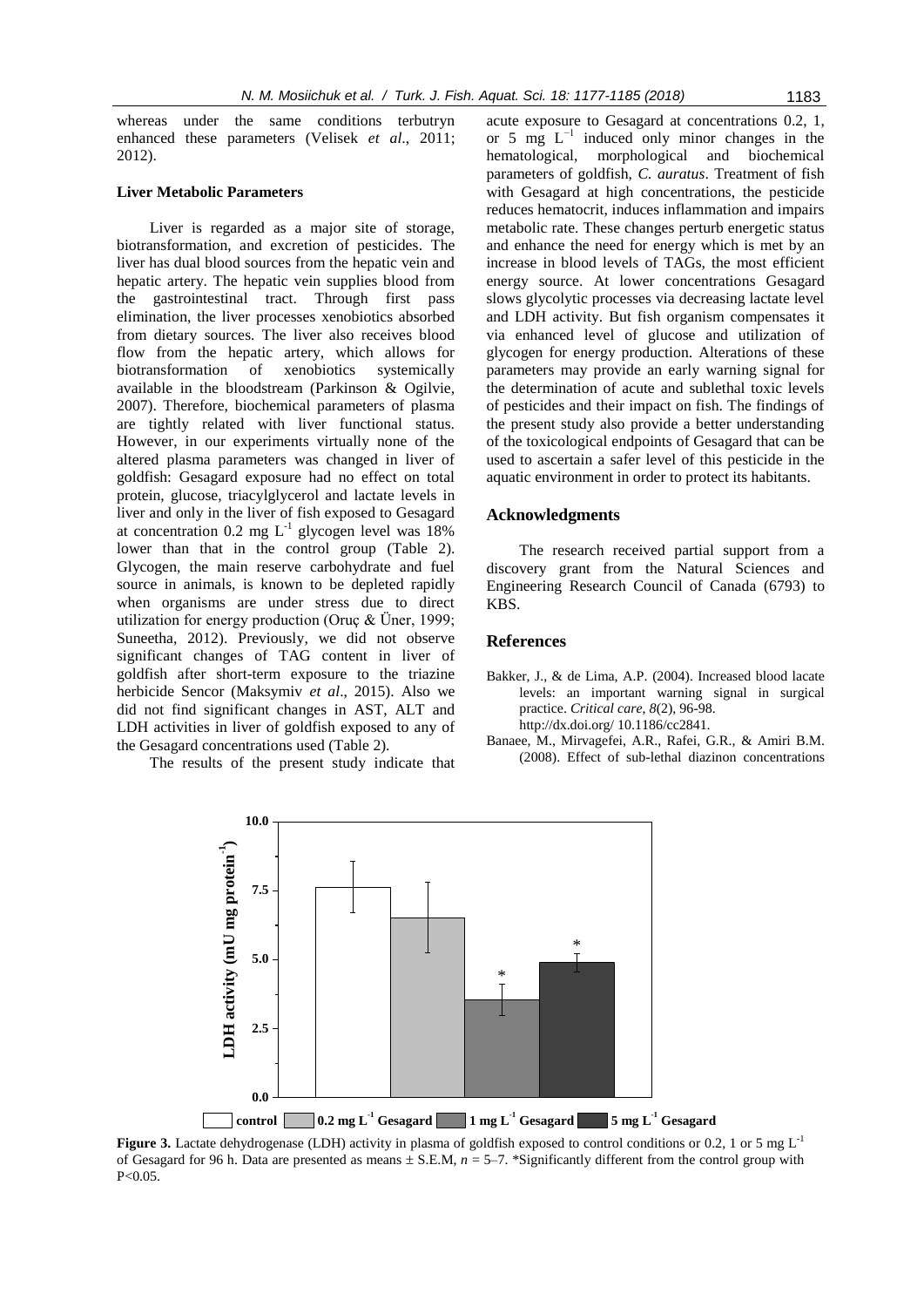on blood plasma biochemistry. *International Journal of Environmental Research*, *2*(2), 189–198. Retrieved from http://www.bioline.org.br/pdf?er08025

Banaee, M., Sureda, A., Mirvaghefi, A.R., & Ahmadi, K. (2011). Effects of diazinon on biochemical parameters of blood in rainbow trout (*Oncorhynchus mykiss*). *Pesticide Biochemistry and Physiology*, *99*(1), 1–6.

http://dx.doi.org/10.1016/j.pestbp.2010.09.001

- Bradford, M.M. (1976). A rapid and sensitive method for the quantitation of microgram quantities of protein utilizing the principle of protein-dye binding. *Analytical Biochemistry*, *72*(1-2), 248–254. http://dx.doi.org/10.1016/0003-2697(76)90527-3
- Caquet, T., Roucaute, M., Mazzella, N., [Delmas,](http://link.springer.com/search?facet-creator=%22F.+Delmas%22) F., [Madigou,](http://link.springer.com/search?facet-creator=%22C.+Madigou%22) C., [Farcy,](http://link.springer.com/search?facet-creator=%22E.+Farcy%22) E., & [Gabellec,](http://link.springer.com/search?facet-creator=%22R.+Gabellec%22) R. (2013). Risk assessment of herbicides and booster biocides along estuarine continuums in the Bay of Vilaine area (Brittany, France). *Environmental Science and Pollution Research*, *20*(2), 651–666. http://dx.doi.org/ 10.1007/s11356-012-1171-y.
- Chen, J., Cao, J., Wang, J., Jia, R., Xue, W., Li, Y., & Xie, L. (2013). Effects of fluoride on growth, body composition, and serum biochemical profile in a freshwater teleost, *Cyprinus carpio*. *Environmental Toxicology and Chemistry*, *32*(10), 2315–2321. http://dx.doi.org/ 10.1002/etc.2305.
- Cuddihee, R.W., & Fonda, M.L. (1982). Concentrations of lactate and pyruvate and temperature effects on lactate dehydrogenase activity in the tissues of the big brown bat (*Eptesicus fuscus*) during arousal from hibernation. *Comparative Biochemistry and Physiology - Part B: Biochemistry & Molecular Biology*, *73*(4), 1001–1009.

http://dx.doi.org/10.1016/0305-0491(82)90350-9

- Das, P.C., McElroy, W.K., & Cooper, R.L. (2000). Differential modulation of catecholamines by chlorotriazine herbicides in pheochromocytoma (PC12) cells *in vitro*. *Toxicological Sciences*, *56*(2), 324–331. Retrieved from https://academic.oup.com/toxsci/article/56/2/324/1653 373
- DeLorenzo, M.E., Scott, G.I., & Ross, P.E. (2001). Toxicity of pesticides to aquatic microorganisms: a review. *Environmental Toxicology and Chemistry*, 20(1), 84– 98. http://dx.doi.org/10.1002/etc.5620200108
- Dikić, D. (2014). Prometryn. In: P. Wexler (Ed). *Encyclopedia of Toxicology* (pp. 1077–1081). 3rd ed. Elsevier Inc., Academic Press. 5220 pp.
- Dikić, D., Benković, V., Horvat-Knežević, A., Brozović, G., Oršolić, N., & Springer, O.P. (2009a). Subchronic oral exposure to prometryne changes relations of blood biochemistry indicators in mice. *Acta Veterinaria Brno*, *78*(2), 243– 251. https://doi.org/10.2754/avb200978020243
- [Dikić,](http://www.ncbi.nlm.nih.gov/pubmed/?term=Diki%C4%87%20D%5BAuthor%5D&cauthor=true&cauthor_uid=21783937) D., [Zidovec-Lepej, S.](http://www.ncbi.nlm.nih.gov/pubmed/?term=Zidovec-Lepej%20S%5BAuthor%5D&cauthor=true&cauthor_uid=21783937), [Remenar, A.,](http://www.ncbi.nlm.nih.gov/pubmed/?term=Remenar%20A%5BAuthor%5D&cauthor=true&cauthor_uid=21783937) [Bendelja, K.](http://www.ncbi.nlm.nih.gov/pubmed/?term=Bendelja%20K%5BAuthor%5D&cauthor=true&cauthor_uid=21783937), [Benković, V.](http://www.ncbi.nlm.nih.gov/pubmed/?term=Benkovi%C4%87%20V%5BAuthor%5D&cauthor=true&cauthor_uid=21783937), [Horvat-Knežević, A.,](http://www.ncbi.nlm.nih.gov/pubmed/?term=Horvat-Kne%C5%BEevi%C4%87%20A%5BAuthor%5D&cauthor=true&cauthor_uid=21783937) & [Oršolić, N.](http://www.ncbi.nlm.nih.gov/pubmed/?term=Or%C5%A1oli%C4%87%20N%5BAuthor%5D&cauthor=true&cauthor_uid=21783937) (2009b). Effects of prometryne on apoptosis and necrosis in thymus, lymph node and spleen in mice. *Environmental Toxicology and Pharmacology*, *27*(2), 182–186.

http://dx.doi.org/10.1016/j.etap.2008.10.002.

- Erickson,W., & Turner, L. (2002). Prometryn analysis of risks to endangered and threatened Salmon and Steelhead. Environmental Field Branch, Office of Pesticide Programs, 71 pp.
- Fırat, Ö., Cogun, H.Y., Yüzereroğlu, T.A., Gök, G., Fırat,

Ö., Kargin, F., & Kötemen, Y. (2011). A comparative study on the effects of a pesticide (cypermethrin) and two metals (copper, lead) to serum biochemistry of Nile tilapia, *Oreochromis niloticus*. *Fish Physiology and Biochemistry*, *37*(3), 657–666.

http://dx.doi.org/ 10.1007/s10695-011-9466-3

- Fazio, F., Piccione, G., Tribulato, K., Ferrantelli, V., Giangrosso, G., Arfuso, F., & Faggio, C. (2014). Bioaccumulation of heavy metals in blood and tissue of striped mullet in two Italian lakes. *Journal of Aquatic Animal Health*, *26* (4), 278–284. http://afs.tandfonline.com/doi/abs/10.1080/08997659. 2014.938872#.WU063nJSDI
- Hostovsky, M., Blahova, J., Plhalova, L., Kopriva, V., & Svobodova, Z. (2014). Effects of the exposure of fish to triazine herbicides. *Neuroendocrinology Letters*, *35*(2:3), 3–25. Retrieved from http://www.nel.edu/archive\_issues/o/35\_s2/35\_s2\_Ho stovsky\_3-25.pdf
- Husak, V.V., Mosiichuk, N.M., Maksymiv, I.V., Sluchyk, I.Y., Storey, J.M., Storey, K.B., & Lushchak, V.I. (2014)[. Histopathological and biochemical changes in](http://www.ncbi.nlm.nih.gov/pubmed/25036620)  [goldfish kidney due to exposure to the herbicide](http://www.ncbi.nlm.nih.gov/pubmed/25036620)  [Sencor may be related to induction of oxidative stress.](http://www.ncbi.nlm.nih.gov/pubmed/25036620) *Aquatic Toxicology*, *155*, 181–189. http://dx.doi.org/10.1016/j.aquatox.2014.06.020
- Ivanova, N.T. (1983). Atlas of Blood Cells in Fish. Comparative Morphology and Classification of Blood Corpuscles. Moscow, 80 pp.
- Kumar, N., Sharma, R., Tripathi, G., Kumar, K., Dalvi, R.S., & Krishna, G. (2016). Cellular metabolic, stress, and histological response on exposure to acute toxicity of endosulfan in Tilapia (*Oreochromis mossambicus*). *Environmental Toxicology*, *31*(1), 106–115. http://dx.doi.org/10.1002/tox.22026
- Loteste, A., Scagnetti, J., Simoniello, M.F., Campana, M., & Parma, M.J. (2013). Hepatic enzymes activity in the fish *Prochilodus lineatus* (Valenciennes, 1836) after sublethal cypermethrin exposure. *Bulletin of Environmental Contamination and Toxicology*, *90*(5), 601–604.

http://dx.doi.org/10.1007/s00128-013-0961-3

- Lushchak, V.I., Bagnyukova, T.V., Storey, J.M., & Storey, K.B. (2001). Influence of exercise on the activity and distribution between free and bound forms of glycolytic and associated enzymes of horse mackerel. *Brazilian Journal of Medical and Biological Research*, *34*(8), 1055–1064. http://dx.doi.org/10.1590/S0100- 879X2001000800013
- Lushchak, O.V., Kubrak, O.I., Storey, J.M., Storey, K.B., & Lushchak, V.I. (2009). Low toxic herbicide Roundup induces mild oxidative stress in goldfish tissues. *Chemosphere*, *76*(7), 932–937.

http://dx.doi.org/10.1016/j.chemosphere.2009.04.04

- Maksymiv, I.V., Husak, V.V., Mosiichuk, N.M., Matviishyn, T.M., Sluchyk, I.Y., Storey, J.M., … Lushchak, V.I. (2015). Hepatotoxicity of herbicide Sencor in goldfish may result from induction of mild oxidative stress. *Pesticide Biochemistry and Physiology*, 122, 67–75.
- http://dx.doi.org/10.1016/j.pestbp.2014.12.020
- Martinez-Porchas, M., Martinez-Cordova, L.R., & Ramos-Enriquez, R. (2009). Cortisol and glucose: reliable indicators of fish stress. *Pan-American Journal of Aquatic Sciences*, 4(2), 158–178. Retrieved from http://www.panamjas.org/pdf\_artigos/panamjas\_4(2)\_